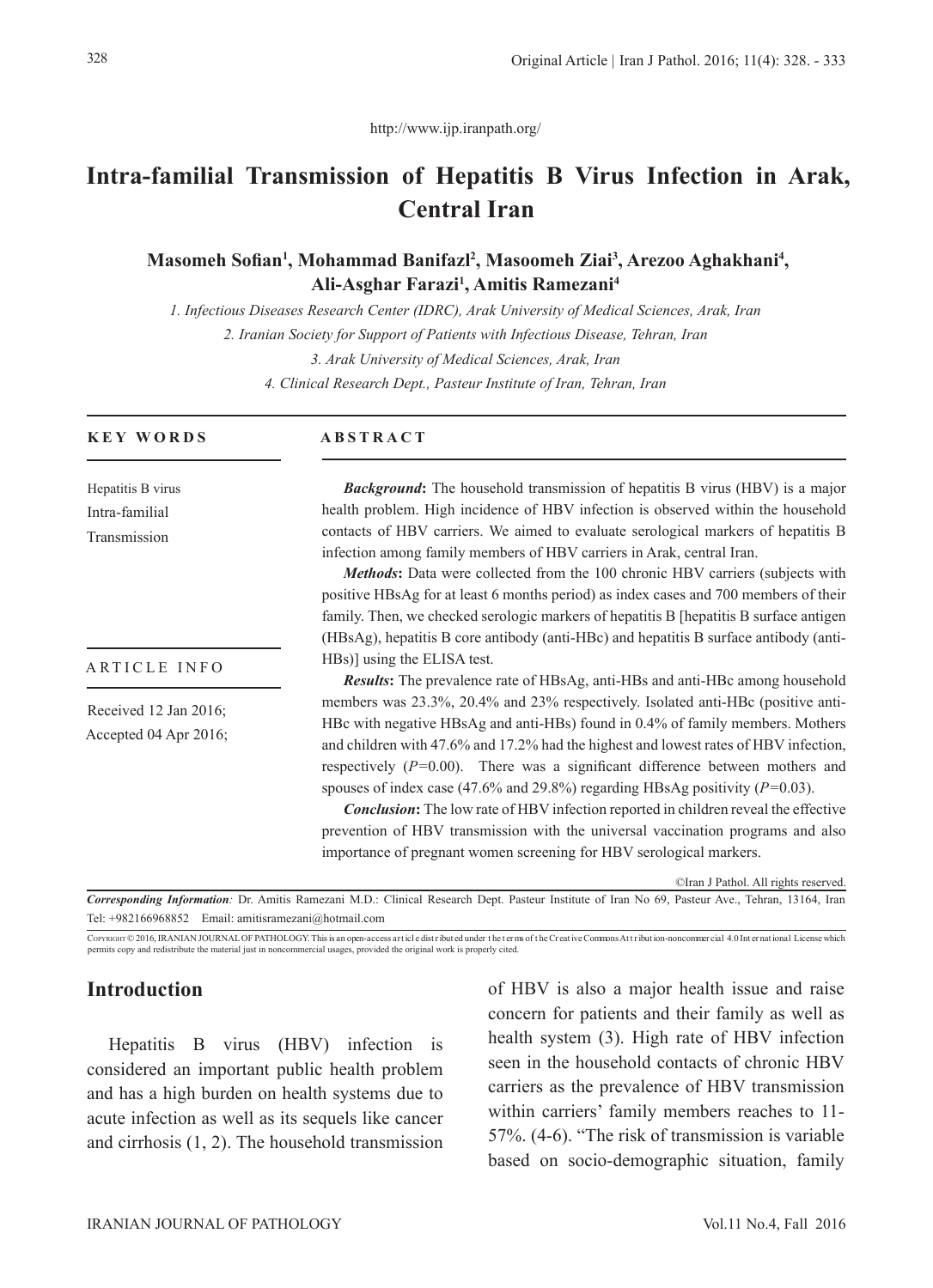role (as infected mothers increase the risk of transmission) and viral markers of the index case" (6-8).

The major routes of HBV transmission include blood, sexual contacts, vertical (from infected mothers to offspring) and horizontal (between the spouses or children) transmission (5). In regions where the HBV infection is endemic, vertical transmission and horizontal transmission during early childhood have a remarkable role in transmission of HBV among family members. In low HBV endemic regions like North America and Western Europe, the major route of transmission is through sexual contacts and injecting drug use (9, 10). In these areas, vertical transmission of HBV is a rare event.

Since 1993, a nationwide HBV vaccination program was launched in Iran. This program resulted in a significant reduction in the rate of persistent HBV infection, hepatocellular carcinoma and fulminant hepatitis in Iran (11, 12). Now Iran is an intermediate to low endemic area for HBV infection and it is estimated that in the near future HBV elimination will be possible (11). Additionally, the risk factors for acquiring HBV infection have changed from vertical or early childhood to adolescents (11).

Although intra-familial transmission of HBV was evaluated in several regions but investigation in different areas, can provide valuable information about the routes of HBV transmission in population and help in discovering the predominant mode of intra-familial HBV spread and local features. Therefore, we aimed to evaluate serological markers of hepatitis B infection among family members of chronic HBV carriers in Arak, Iran.

# **Materials and Methods**

### **Study population**

In this cross-sectional study, 100 chronic

HBV carriers (subjects with positive HBsAg for at least 6 months period) as index cases and 700 members of their family enrolled from May 2012 to February of 2013 in Arak, central Iran. All the subjects were recruited by trained interviewers and data were collected by a validated questionnaire. Questionnaires were completed by a physician and sampling was done by a trained person.

This project was approved by Arak University of Medical Sciences Ethical Committee and informed consent was obtained from subjects prior to their enrollment.

### **Serological assessment**

The serum HBsAg, anti-HBs and anti-HBc levels were tested by ELISA. The commercial enzyme immunoassay kits used were Dia. Pro Diagnostic BioProbes, Milan, Italy. Serum samples with an anti-HBs level >10 IU/L were considered as protective against HBV infection.

### **Statistical analysis**

Statistical analyses were conducted using SPSS (version 16, Chicago, IL, USA). The Chi square was used to compare variables. Data are presented as mean  $\pm$  SD or, when indicated, as an absolute number and percentage. *P-*values <0.05 were considered statistically significant.

# **Results**

 A total of 100 (62% males: 38% female) chronic HBV carriers (mean age:  $38.09 \pm 9.7$  yr) and 700 (51.7% male: 48.3% female) members of their family (mean age:  $42.02 \pm 14.7$ ) were enrolled in the study. The family members include 82 mothers, 78 fathers, 57 spouses, 192 children, and 291 siblings. The distribution of hepatitis B virologic markers in family members of index cases is shown in Table 1.

Overall among the family members were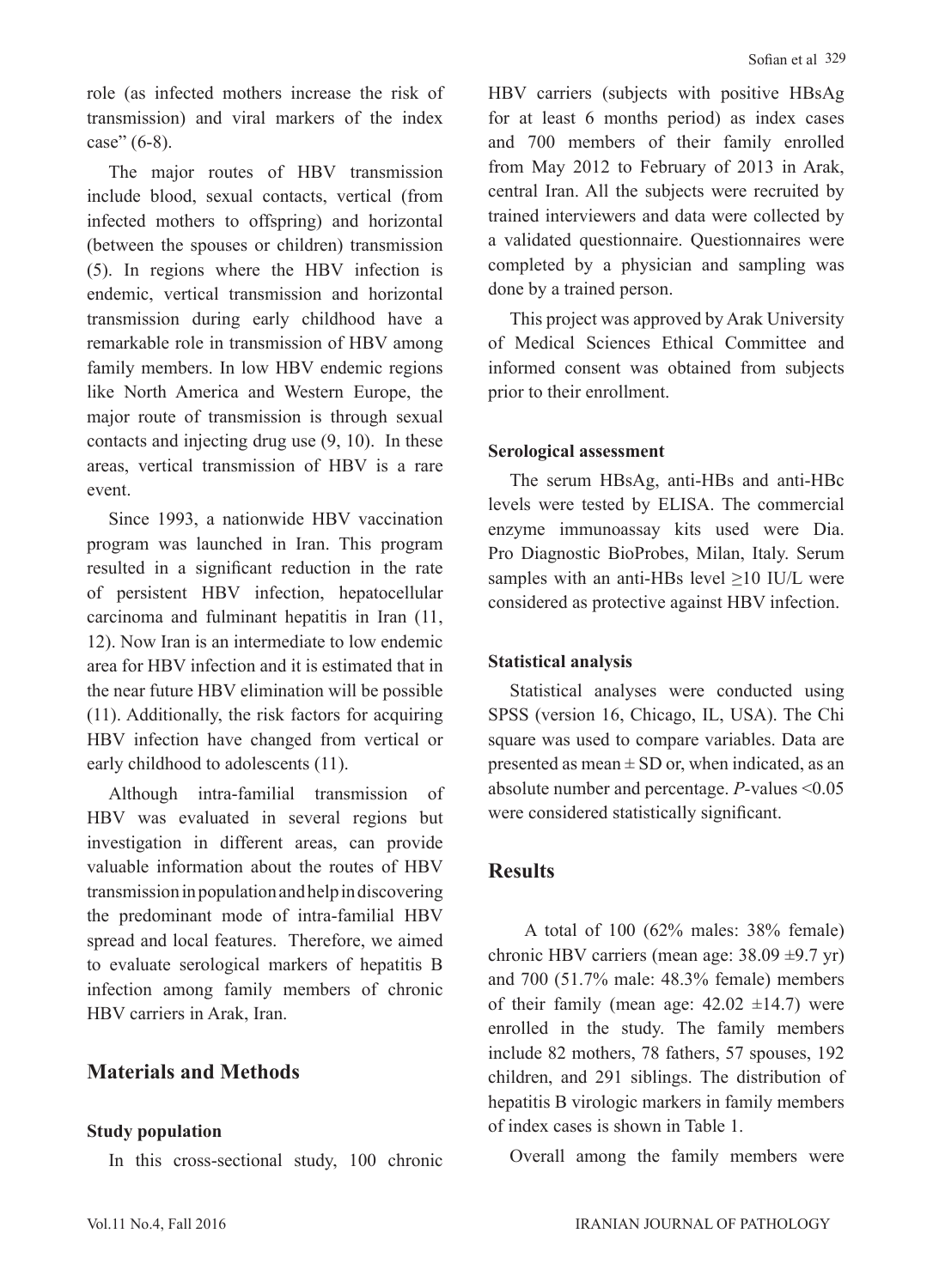#### 330 **Intra-familial Transmission of HBV**

#### **Table 1**

Frequency distribution of hepatitis B markers in family members of index cases, n (%)

| <b>Family Member</b> | <b>HBsAg Positive</b> | Anti-HBs Positive | Anti-HBc Positive | Isolated anti-HBc |
|----------------------|-----------------------|-------------------|-------------------|-------------------|
| Father $(n=78)$      | 14(17.9)              | 19(24.4)          | 19(24.4)          | 0(0)              |
| Mother $(n=82)$      | 39(47.6)              | 12(14.6)          | 47(57.3)          | 0(0)              |
| Wife $(n=28)$        | 11(39.3)              | 2(7.1)            | 3(10.7)           | 0(0)              |
| Husband $(n=29)$     | 6(20.7)               | 6(20.7)           | 6(20.7)           | 0(0)              |
| Brother $(n=165)$    | 35(21.2)              | 31(18.8)          | 20(12.1)          | 0(0)              |
| Sister $(n=126)$     | 25(19.8)              | 25(19.8)          | 20(15.9)          | 3(2.4)            |
| Son $(n=91)$         | 13(14.3)              | 28(30.8)          | 18(19.8)          | 0(0)              |
| Daughter $(n=101)$   | 20(19.8)              | 20(19.8)          | 28(27.7)          | 0(0)              |

evaluated, 23.3% were positive for HBsAg. The HBsAg positivity rate was determined in the family members with respect to their relationship to the index cases. Mothers and spouses with 47.6% and 29.8%, respectively, had the highest rates of HBsAg positivity in the family members and the lowest rate was related to siblings (20.6%) and children (17.2%).

The overall prevalence of anti-HBc positivity among family members was 23%. Anti-HBc was positive in 15.8% of spouses, 13.7% of the siblings and 23.9% of children of index cases. The overall prevalence of anti-HBs among family members was 20.4%. Anti-HBs were positive in 14% of spouses, 19.2% of the siblings, and 24% of children of index cases.

The prevalence rate of isolated anti-HBc (positive anti-HBc with negative HBsAg and anti-HBs) among household members was 0.4%.

Mothers and children with 47.6% and 17.2% had the highest and lowest rates of HBV infection, respectively (*P=*.000). There was a significant difference between mothers and spouses of index case (47.6% and 29.8%) regarding HBsAg positivity (*P=*0.03). The prevalence of HBV infection was 39.3% in women with infected husbands and 20.7% in men with infected wives (*P=*0.12).

### **Discussion**

This survey investigated serological markers of hepatitis B infection among family members of chronic HBV carriers in Arak, Iran. The prevalence rate of HBsAg, anti-HBs and anti-HBc among household members was 23.3%, 20.4% and 23% respectively. Moreover, mothers and children with 47.6% and 17.2% had the highest and lowest rates of HBV infection, respectively.

HBV may be transmitted through parenteral, sexual, vertical and horizontal contacts (6). Household members of HBV positive carriers are at increased risk of infection (13, 16) and clustering of HBV infection within the family members is common (17). Spouses were frequently being anti-HBs positive while siblings or the parents were often being HBsAg positive. In addition, infected mothers are the main reservoirs of infection leading to vertical and horizontal transmission (18). HBsAg positivity in mothers of index cases was more frequently than that in their spouses. Therefore, mother to child HBV transmission is more efficient way for transmission of HBV than sexual route (18).

After implementation of universal vaccination program in Iran since 1993, the rate of new infection is reduced (12) and the risk factors of acquiring HBV infection have changed from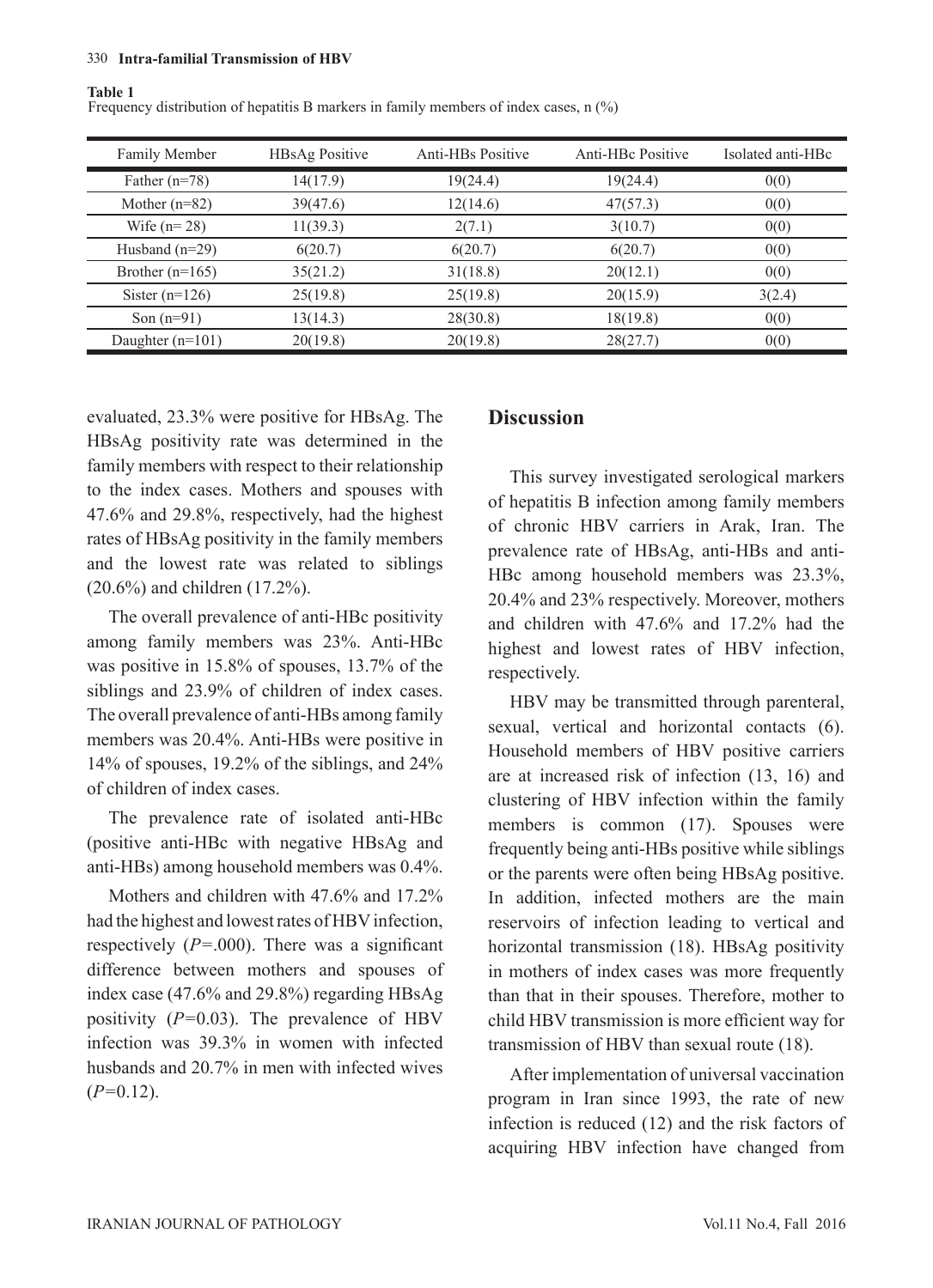vertical or early childhood to adolescents (19, 20). In the present study, the high rate of HBV infection in mother of index cases confirmed that the vertical transmission is a main route of HBV transmission and more efficient than sexual transmission. Moreover, the low rate of infection in children could be attributed to the effect of national vaccination program and screening of pregnant women for serological markers of HBV in Iran. Therefore, disruption in the chain of mother to infant transmission by continuing the universal vaccination program could remove this main route of transmission.

Previous studies in different parts of Iran had demonstrated a variety of seroprevalence rates ranging from 6% in Golestan Province (21) to 10.6% in Guilan Province (22), 11% in Nahavand (6), 22.2% in Babol (23) and 37.1% in Hamadan cities (24).This seroprevalence rate in other countries was from 12.1% in Bosnia and Herzegovina (19), 12.2% in Egypt (4), 14.1% in South Korea (25),16% in Australia (26),18.8% in Greece (13), 19.4% in India (15), 21.1% in Brazil (5),30.5% in Turkey (8) and 33.5% in Spain (27). In the present study, 23.4% of the family members were infected with HBV, which is in accordance to Roushan et al. a result (23).

Isolated anti-HBc is defined as positive anti-HBc with negative HBsAg. This rate was variable in different studies on family members in Iran as 1.3% in Isfahan (28), 2.5% in Nahavand (6), and 3.3% in Zahedan (18). Isolated anti-HBc reported in 0.4% of household members in our cohort of study, which is lower than other surveys, carried out in family members from Iran (6, 18, 28). Isolated anti-HBc is most frequently associated to occult HBV infection (OBI) raised some concern due to harbors risk of HBV transmission and association with hepatocellular carcinoma (29). Therefore, low rate of isolated anti-HBc in our study can reflect the low frequency of OBI circulation in Intra-familial exposure.

# **Conclusion**

 This study evaluated the serological markers of hepatitis B infection among family members of chronic HBV carriers in Arak, Iran. The low rate of HBV infection reported in children in this study reveal the effective prevention of HBV transmission with the universal vaccination programs and importance of screening of pregnant women for HBV serological markers.

# **Acknowledgements**

The authors are grateful to Arak University of Medical Sciences for financial support of this study.

# **Conflict of Interests**

The authors declare that there is no conflict of interests.

# **References**

1. Cha C, Dematteo RP. Molecular mechanisms in hepatocellular carcinoma development. Best Pract Res Clin Gastroenterol 2005; 19:25–37.

2. Alavian SM, Hajariazdeh B, Ahmadzad Asl M, Kabir A, Bagheri Lankarani K. Hepatitis B Virus Infection in Iran: A Systematic Review. Hepat Mon 2008;8(4):281- 94.

3. Pournik O, Alavian SM, Ghalichi L, Hajibeigi B, Razavi AR, Eslami S. Lower intrafamilial transmission rate of hepatitis B in patients with hepatitis d coinfection: a data-miningapproach. Hepat Mon 2013;13(5).

4. Ragheb M, Elkady A, Tanaka Y, Murakami S, Attia FM, Hassan AA, et al. Multiple intra-familial transmission patterns of hepatitis B virus genotype D in north-eastern Egypt. J Med Virol 2012;84(4):587-95.

5. Lobato C, Tavares-Neto J, Rios-Leite M, Trepo C, Vitvitski L, Parvaz P, et al. Intrafamilial prevalence of hepatitis B virus in Western Brazilian Amazon region: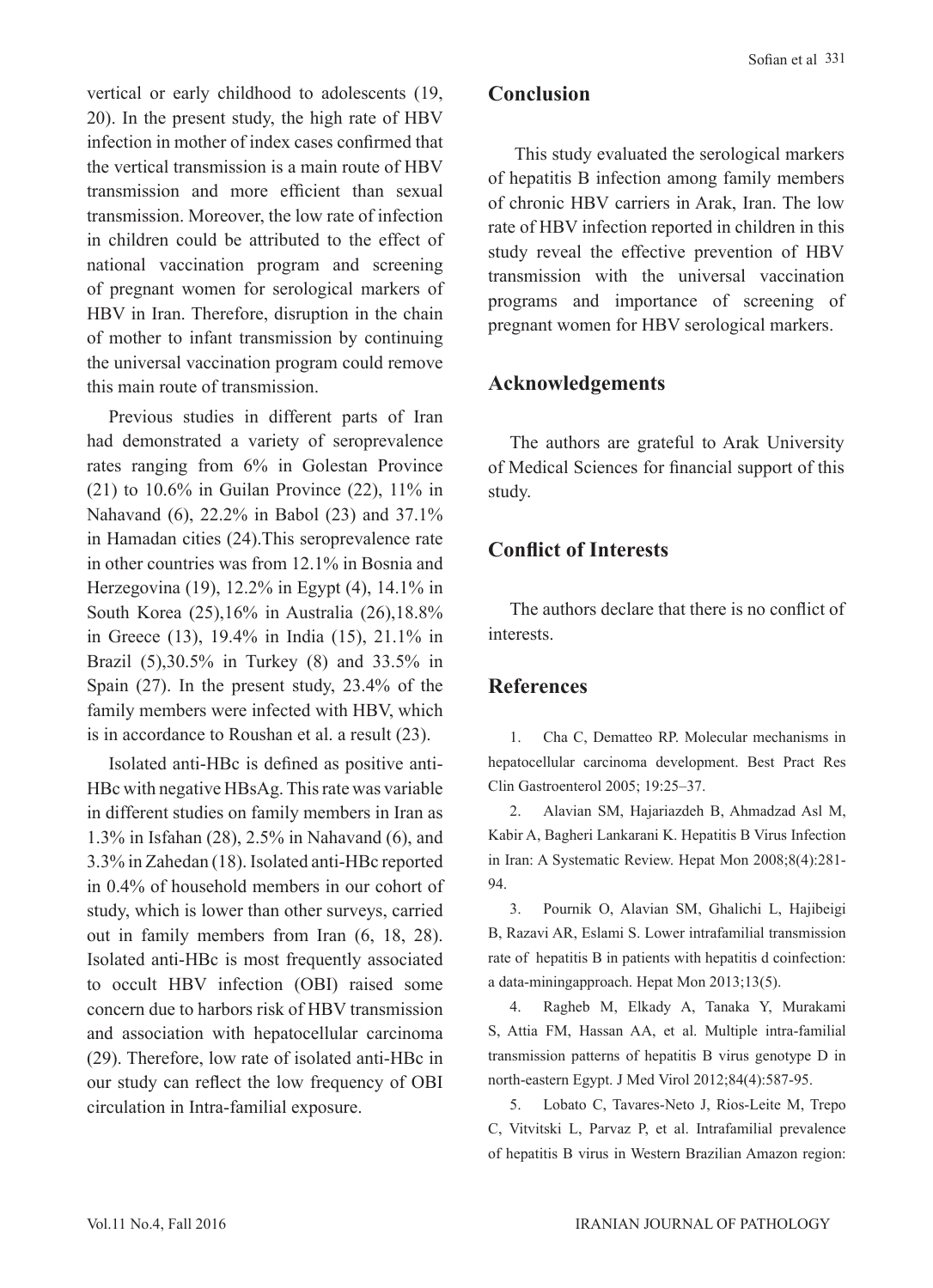#### 332 **Intra-familial Transmission of HBV**

epidemiologic and biomolecular study. J Gastroenterol Hepatol 2006; 21(5):863-8.

6. Mohammad Alizadeh AH, Ranjbar M, Ansari S, Alavian SM, Shalmani HM, Hekmat L, et al. Intra-familial prevalence of hepatitis B virologic markers in HBsAg positive family members in Nahavand, Iran. World J Gastroenterol 2005; 11(31):4857-60.

7. Alavian SM MP, Malekzadeh R, Azimi K, Vosough H, Sarrafi M, et al. Evaluation of Hepatitis B Transmission Risk Factors in Tehran Blood Donors. Govaresh 2004; 3(9):169-75.

8. Ucmak H, Faruk Kokoglu O, Celik M, Ergun UG. Intra-familial spread of hepatitis B virus infection in eastern Turkey. Epidemiol Infect 2007; 135(8):1338-43.

9. Lionis C, Frangoulis E, Koulentakis M, Biziagos E, Kouroumalis E. Prevalence of hepatitis A, B, and C markers in school children of a rural area of Crete, Greece. Eur J Epidemiol 1997; 13:417-420

10. Custer B, Sullivan SD, Hazlet TK, Iloeje U, Veenstra DL, Kowdley KV. Global epidemiology of hepatitis B virus. J Clin Gastroenterol 2004; 38:S158– S168.

11. Alavian SM, Lankarani K. Hepatitis B Virus Infection; A Vanishing Disease in Iranian Children J Compr Ped 2012;3(1):1-2

12. Alavian SM, Fallahian F, Lankarani KB. The changing epidemiology of viral hepatitis B in Iran. J Gastrointestin Liver Dis 2007;16(4):403-6.

13. Zervou EK, Gatselis NK, Xanthi E, Ziciadis K, Georgiadou SP, Dalekos GN. Intrafamilial spread of hepatitis B virus infection in Greece. Eur J Gastroenterol Hepatol 2005; 17: 911-5.

14. Lin CL, Kao JH, Chen BF, Chen PJ, Lai MY, Chen DS. Application of Hepatitis B virus Genotyping and phylogenetic Analysis in Intrafamilial Transmission of Hepatitis B virus. Clin Infect Dis 2005; 41: 1576-81.

15. Chakravarty R, Chowdhury A, Chaudhuri S, Santra A, Neogi M, Rajendran K, et al. Hepatitis B infection in Eastern Indian families: Need for screening of adult siblings and mothers of adult index cases. Public Health 2005; 119: 647-54.

16. Merat S, Malekzadeh R, Rezvan H, Khatibian M. Hepatitis B in Iran. Arch Iran Med 2000; 3: 192-201.

17. Sung JL, Chen DS. Clustering of different

subtypes of hepatitis surface antigen in families of patients with chronic liver disease. Am J Gastroenterol 1978; 69:559-564.

18. Hatami H, Salehi M, Sanei E, Khosravi S, Alavian SM. Intra-familial Transmission of Hepatitis B virus Infection in Zahedan. Iran Red Crescent Med J 2013;15(1):4-8

19. Salkic NN, Zerem E, Zildzic M, Ahmetagic S, Cickusic E, Ljuca F. Risk factors for intrafamilial spread of Hepatitis B in Northeastern Bosnia and Herzegovina. Ann Saudi Med 2009; 29: 41-5.

20. Franco E, Bagnato B, Marino MG, Meleleo C, Serino L, Zaratti L. Hepatitis B: Epidemiology and prevention in developing countries. World J Hepatol 2012; 4: 74-80.

21. PourShams A, Nasiri J, Mohammadkhani A, Nasrollahzadeh D. Hepatitis B in Gonbad-Kavoos: prevalence, risk factors and intrafamilial spreading. Govaresh 2004; 9(4):222-5.

22. Mansour-Ghanaei F, Joukar F, Yaseri M, Soati F, Atrkar-Roushan Z. Intrafamilial spread of hepatitis B virus in Guilan Province-North of Iran. Int J Mol Epidemiol Genet 2013;4(4):250-7

23. Roushan MR, Mohraz M, Velayati AA. Possible transmission of hepatitis B virus between spouses and their children in Babol, Northern Iran. Trop Doct 2007;37(4):245-7.

24. Ranjbar M, Golzardi Z, Sedigh L, Nekoozadeh S. Intrafamilial seropositivity of hepatitis in patients with hepatitis B and C virus in hepatitis clinic in Hamadan, Iran. Ann Hepatol 2012; 11(1):32-6.

25. Kim YS, Ahn YO, Kim DW. Familial clustering of hepatitis B and C viruses in Korea. J Korean Med Sci 1994; 9: 444-449

26. Williams SJ, Craig PI, Liddle C, Batey RG, Farrell GC. Hepatitis B in Australia: determinants of intrafamily spread. Aust N Z J Med 1987; 17: 220-227

27. Porres JC, Carreno V, Bartolome J, Gutiez J, Castillo I. A dynamic study of the intra-familial spread of hepatitis B virus infection: relation with the viral replication. J Med Virol 1989; 28: 237-242

28. Nokhodiyan Z, Kassaian N, Ataei B, Javadi AA, shoaei P, Farajzadegan Z, et al. Hepatitis B Markers in Isfahan, Central Iran: A Population-Based Study. Hepat